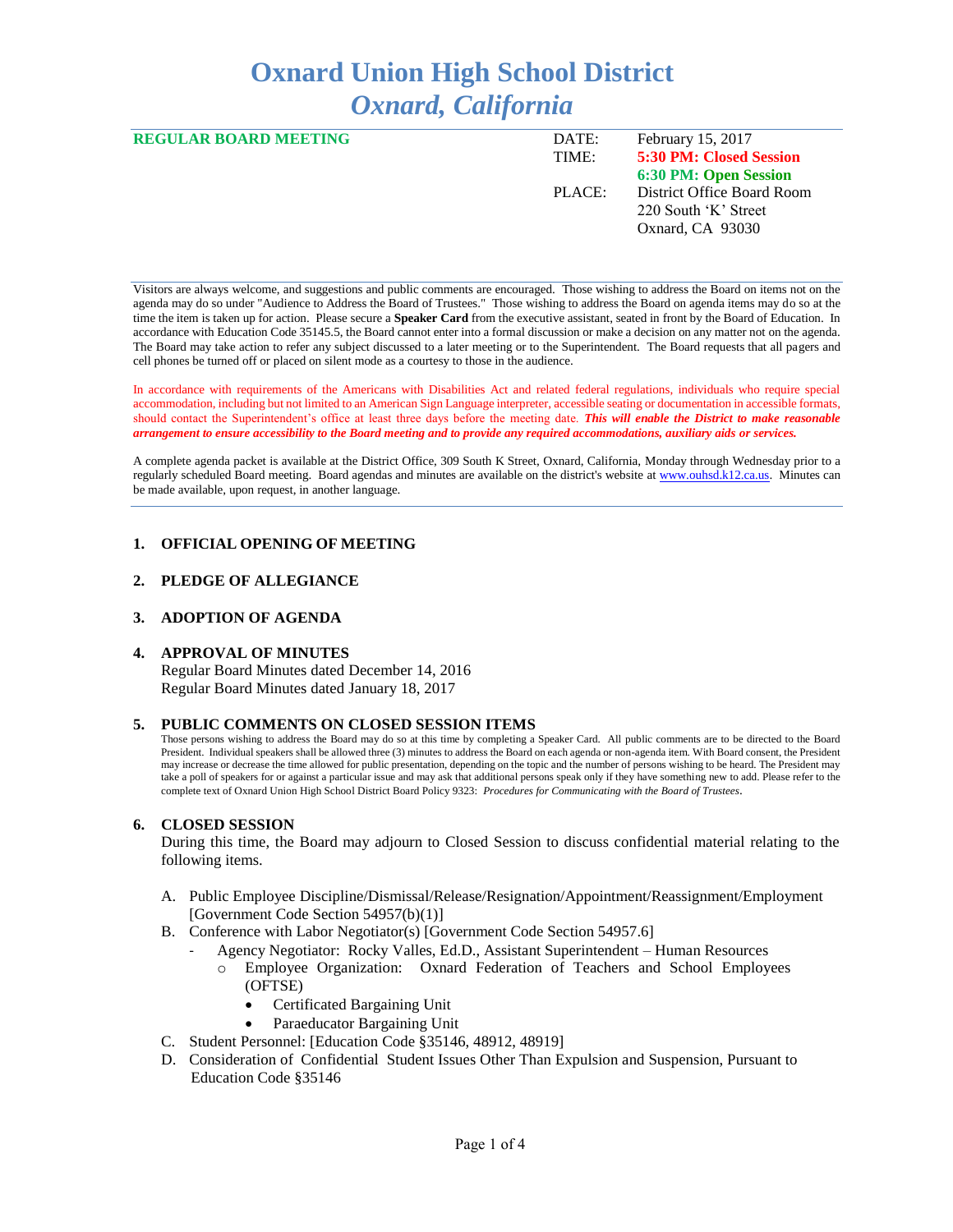Board Meeting Agenda February 15, 2017

- E. Conference with Real Property Negotiator (Govt. Code § 54956.8) PROPERTY: 50-acres of 107.25 acres located at or near 1825 Camino del Sol, Oxnard, CA (southeast corner of N. Rose Ave. and Cesar Chavez Dr.) Ventura County Assessor Parcel No. 214-0- 020-595 AGENCY NEGOTIATOR: Steve Dickinson, Asst. Superintendent Admin. Services NEGOTIATING PARTIES: Brian Edward Maulhardt, as Trustee of the Brian Edward Maulhardt Children's Support Trust UNDER NEGOTIATION: Price and terms of payment
- F. Conference with Real Property Negotiator (Govt. Code § 54956.8) PROPERTY: An approximate 5-acre portion of 49.36-acre Bell Ranch Property (agricultural property adjacent to Rancho Campana High School); Ventura County Assessor Parcel No. 156-0-180-385 AGENCY NEGOTIATOR: Steve Dickinson, Asst. Superintendent Admin. Services NEGOTIATING PARTIES: City of Camarillo UNDER NEGOTIATION: Price and terms of payment CONFERENCE WITH LEGAL COUNSEL-ANTICIPATED LITIGATION
- G. CONFERENCE WITH LEGAL COUNSEL-ANTICIPATED LITIGATION Significant exposure to litigation pursuant to paragraph (2) of subdivision (d) of Section 54956.9: One case
- H. Conference with Real Property Negotiator (Govt. Code § 54956.8) PROPERTY: Multiple District-owned parcels, including: (1) Bell Ranch Property, Assessor Parcel No. ("APN") 156-0-180-385, Camarillo, California; (2) South of Oxnard High School, APN 183-0-030-180; (3) District Office Campus, 220, 309, and 315 South K Street, Oxnard, CA, APNs 202-0-010-630 & -740; (4) Hueneme Road Adult School, 527 W Hueneme Road, Oxnard, CA, APN 222-0-082-625; (5) 280 and 300 Skyway Drive, Camarillo, CA, APN 230-0-130-105; and (6) 15 Stearman Street, Camarillo, CA, APN 230-0-130-115 AGENCY NEGOTIATOR: Steve Dickinson, Asst. Superintendent, Admin. Services NEGOTIATING PARTIES: To be determined UNDER NEGOTIATION: Price and terms of payment.

# **7. RECONVENE IN PUBLIC: REPORT ON CLOSED SESSION ACTION**

# **8. RECOGNITION**

- **A.** Student Celebrations Bijou Beltran
	- $\triangleright$  Peer Resource Recognition
	- > HHS Tennis Player Scholarships

# **9. PRESENTATION**:

**A.** "Oxnard Promise Program" – Dr. Cynthia Azari, President, Oxnard College

# **10. PUBLIC COMMENTS TO ADDRESS THE BOARD OF TRUSTEES**

Those persons wishing to address the Board may do so at this time by completing a Speaker Card. All public comments are to be directed to the Board President. Individual speakers shall be allowed three (3) minutes to address the Board on each agenda or non-agenda item. With Board consent, the President may increase or decrease the time allowed for public presentation, depending on the topic and the number of persons wishing to be heard. The President may take a poll of speakers for or against a particular issue and may ask that additional persons speak only if they have something new to add. Please refer to the complete text of Oxnard Union High School District Board Policy 9323: *Procedures for Communicating with the Board of Trustees.*

# **11. SUPERINTENDENT'S REPORT**

# **12. STUDENT REPRESENTATIVE REPORT TO THE BOARD**

**13. PUBLIC HEARING:** Options for Youth Public Charter School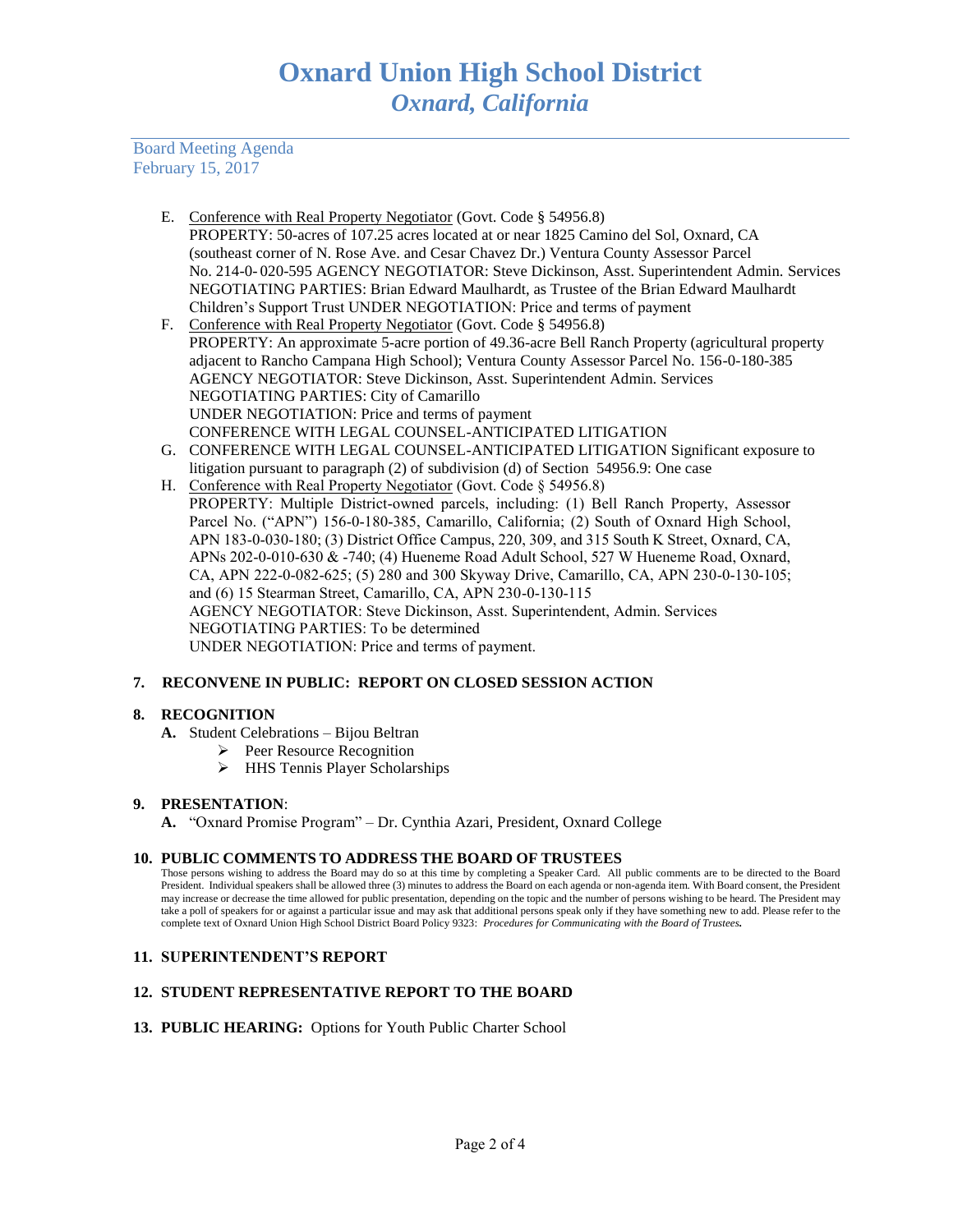Board Meeting Agenda February 15, 2017

# **14. CONSENT CALENDAR**

### **Administrative Services**

- **A.** Consideration of Approval of Donations, January 9 February 3, 2017
- **B.** Consideration of Approval of Purchase Orders and Direct Pays, January 13 February 2, 2017

#### **Educational Services**

- **C.** Consideration of Approval of Non-Public School Placement per the Recommendation of the Student's IEP Team and the Director of Special Education
- **D.** Consideration of Approval of Agreement between Oxnard Union High School District and the Ventura County Office of Education/Triton Academy to Provide Intensive Individualized Services for Special Education Pupils
- **E.** Consideration of Approval of Agreement between Oxnard Union High School District and Stacy Flom – Deaf and Hard of Hearing (DHH) Therapist to Provide IEP Services via Teletherapy
- **F.** Consideration of Approval of Agreement between Oxnard Union High School District and the Ventura County Office of Education/Phoenix School to Provide Intensive Individualized Services for a Special Education Pupil
- **G.** Consideration of Approval of Agreement between Oxnard Union High School District and Independent Educational Evaluators in the areas of Functional Behavioral Analysis, Psychoeducational, Speech and Language, and Occupational Therapy
- **H.** Consideration of Approval of 2016-17 Mid-Term Graduates
- **I.** Consideration of Approval of 2016-17 Annual Renewal Agreement between Oxnard Union High School District and the Regional Occupational Program
- **J.** Consideration of Approval of Agreement between Oxnard Union High School District and Coalition for Family Harmony Non-Profit Organization - Student Support
- **K.** Consideration of Approval of Memorandum of Understanding between Oxnard Union High School District and Ventura County Office of Education (VCOE) Foster Youth Transportation
- **L.** Consideration of Approval of the Memorandum of Understanding between the Oxnard Union High School District and the Mixteco/Indigena Community Organizing Project (MICOP) for Interpreter Services
- **M.** Consideration of Approval of Stipulated Student Expulsions by Agreement of the School Principal, the Student, and the Student's Parent/Guardian, as per Board Policy 5144, Section 22
- **N.** Consideration of Approval of a Hearing Panel's Recommendation to Expel a Student as per Board Policy 5144 and Education Code 48918

# **Human Resources**

- **O.** Consideration of Approval of Certificated and Classified Personnel
- **P.** Consideration of Approval of Designation of Representatives to the Board of Directors of the Coastal Schools Employee Benefits Organization (CSEBO)
- **Q.** Consideration of Approval of Ratification of the 2016-2019 Paraeducator Unit Agreement between Oxnard Union High School District and Oxnard Federation of Teachers and School Employees

# **15. ACTION ITEMS**

#### **Administrative Services**

- **A.** Consideration of Acceptance of 2016 Measure H Annual Report from the Measure H Citizen's Bond Oversight Committee
- **B.** Consideration of Approval of SAGE Realty Group Agreement for Services Related to Oxnard Union High School District Surplus Property Process
- **C.** Consideration of Approval of Revision of Board Policy 5030, *Wellness Policy* [Second Reading]
- **D.** Consideration of Approval of 2017-2018 Routine Restricted Maintenance Projects